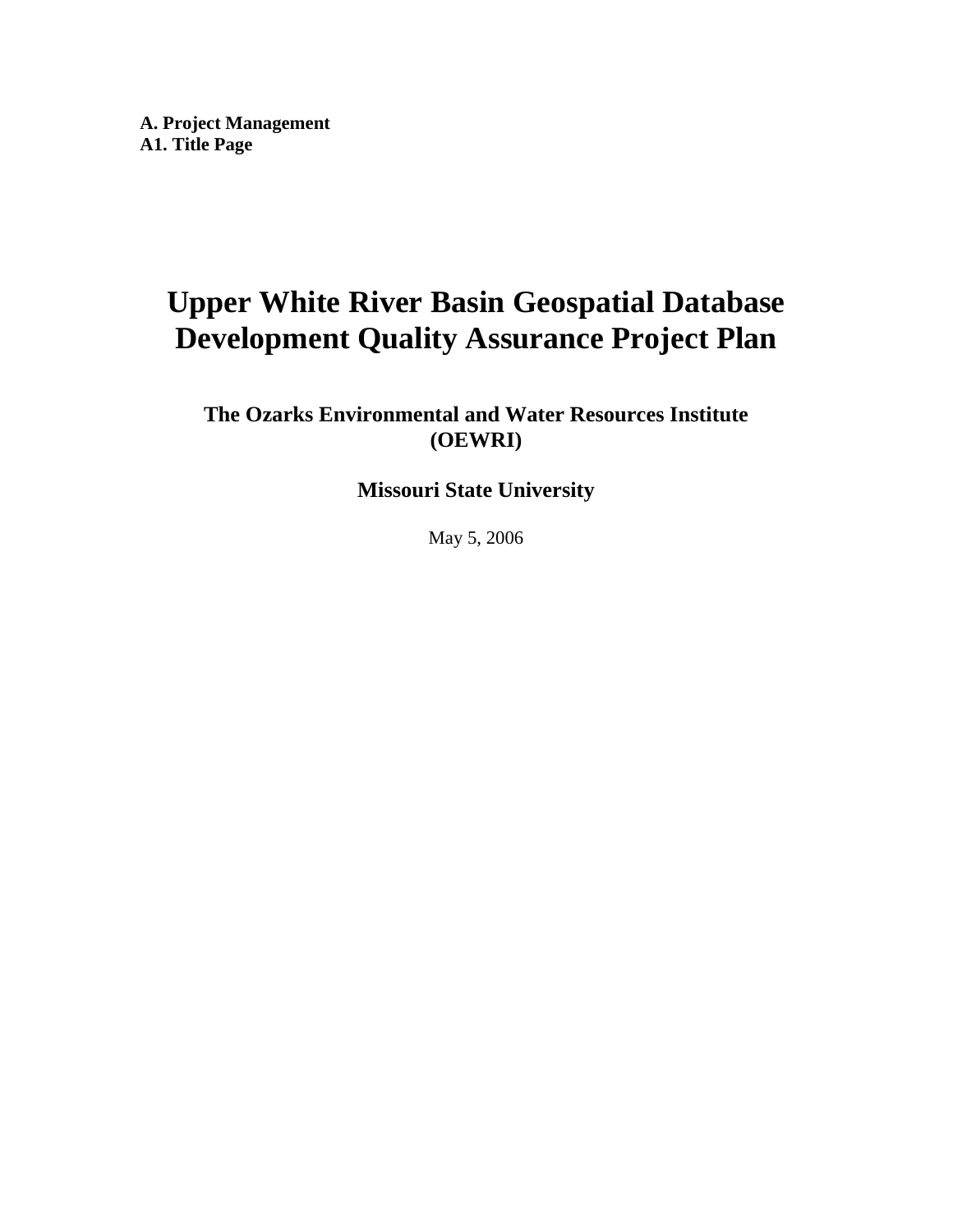## **A1a. Approval Sheet**

| Jacquelyn Ferguson, EPA Technical Project Manager/Officer                                                                                                                                                                                                                                                                   |  |
|-----------------------------------------------------------------------------------------------------------------------------------------------------------------------------------------------------------------------------------------------------------------------------------------------------------------------------|--|
| Signature: Date: Date: Date: Date: 2014                                                                                                                                                                                                                                                                                     |  |
| Dianne Harris, EPA QA Manager/Officer                                                                                                                                                                                                                                                                                       |  |
|                                                                                                                                                                                                                                                                                                                             |  |
| <b>Steve Stewart, Director, Upper White River Basin Foundation</b>                                                                                                                                                                                                                                                          |  |
|                                                                                                                                                                                                                                                                                                                             |  |
| Robert T. Pavlowsky, Ph.D., Director OEWRI (PI)                                                                                                                                                                                                                                                                             |  |
| $Sigma$ : $\frac{1}{2}$ $\frac{1}{2}$ $\frac{1}{2}$ $\frac{1}{2}$ $\frac{1}{2}$ $\frac{1}{2}$ $\frac{1}{2}$ $\frac{1}{2}$ $\frac{1}{2}$ $\frac{1}{2}$ $\frac{1}{2}$ $\frac{1}{2}$ $\frac{1}{2}$ $\frac{1}{2}$ $\frac{1}{2}$ $\frac{1}{2}$ $\frac{1}{2}$ $\frac{1}{2}$ $\frac{1}{2}$ $\frac{1}{2}$ $\frac{1}{2}$ $\frac{1}{$ |  |
| Rex G. Cammack, Ph.D., Cartography/GIS (co-PI)                                                                                                                                                                                                                                                                              |  |
|                                                                                                                                                                                                                                                                                                                             |  |
| Marc R. Owen, Project Supervisor OEWRI                                                                                                                                                                                                                                                                                      |  |
| Signature: Date: Date: Date:                                                                                                                                                                                                                                                                                                |  |
| Gopala Borchelt, Project Assistant                                                                                                                                                                                                                                                                                          |  |
|                                                                                                                                                                                                                                                                                                                             |  |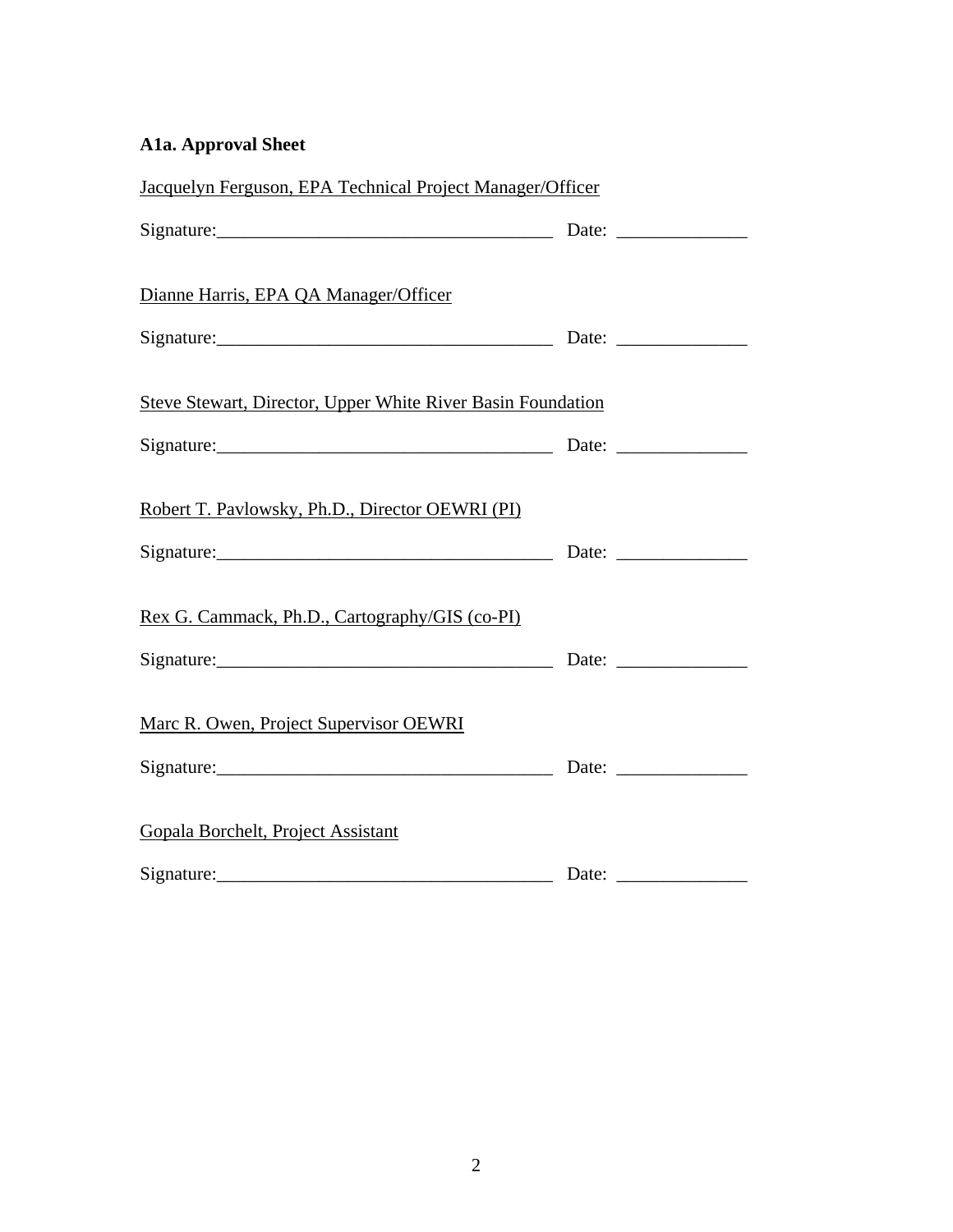## **A2. Table of Contents**

## Section

| B6. Instrument/Equipment Testing, Inspection, and Maintenance  10 |  |
|-------------------------------------------------------------------|--|
|                                                                   |  |
|                                                                   |  |
|                                                                   |  |
|                                                                   |  |
|                                                                   |  |
|                                                                   |  |
|                                                                   |  |
|                                                                   |  |
|                                                                   |  |
|                                                                   |  |
| D3 Reconciliation with User Requirements and Data Objectives  14  |  |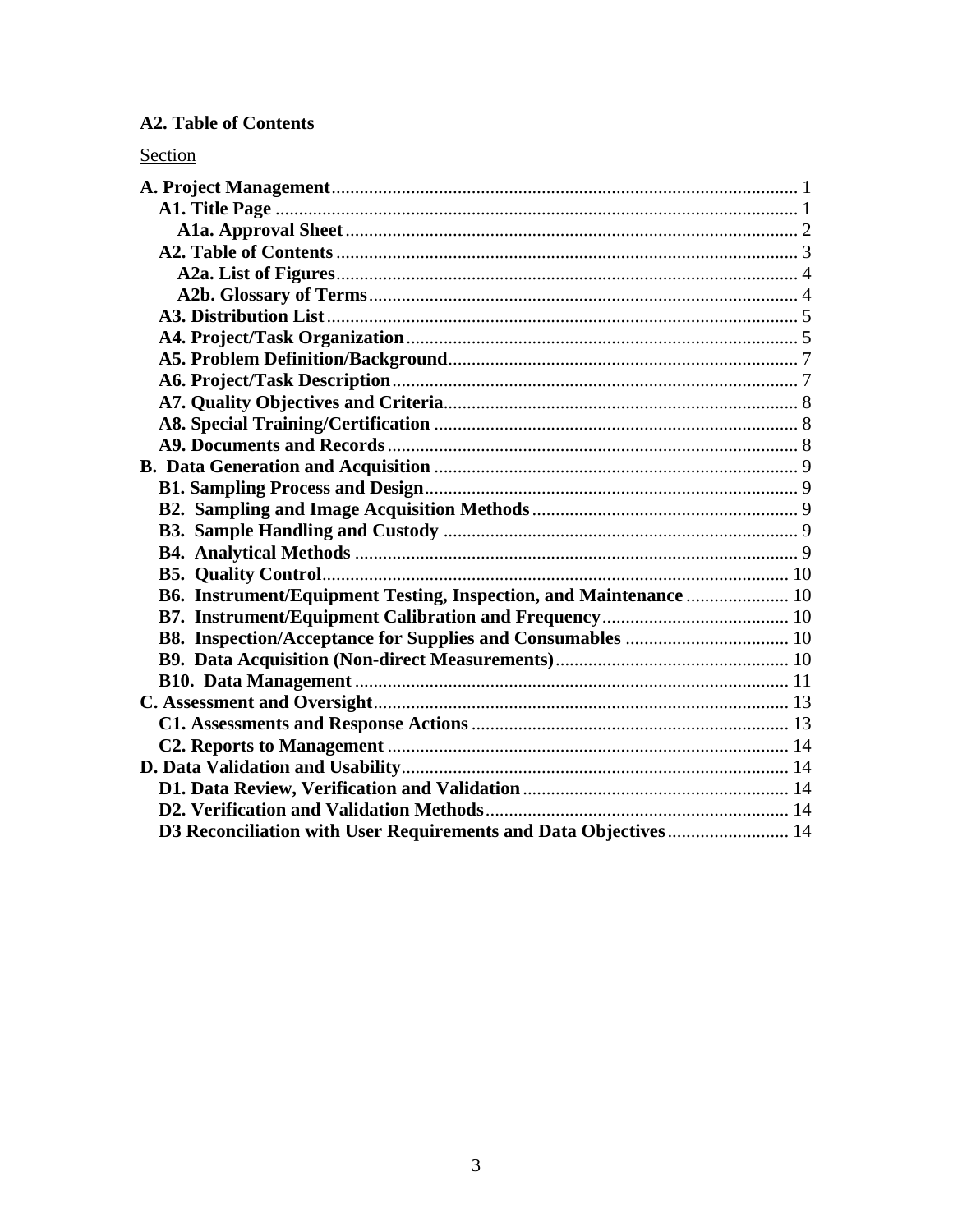#### **A2a. List of Figures**

#### **A2b. Glossary of Terms**

Co-PI – Co-Principal Investigator ESRI – Environmental Systems Research Institute GGP – Department of Geography, Geology, and Planning MDNR – Missouri Department of Natural Resources MSU – Missouri State University NAD – North American Datum NPDES – National Pollutant Discharge Elimination System OEWRI – Ozarks Environmental and Water Resources Institute PI – Principal Investigator QA – Quality Assurance QC – Quality Control SDE – Spatial Data Engine UTM – Universal Transverse Mercator UWRB – Upper White River Basin UWRBF – Upper White River Basin Foundation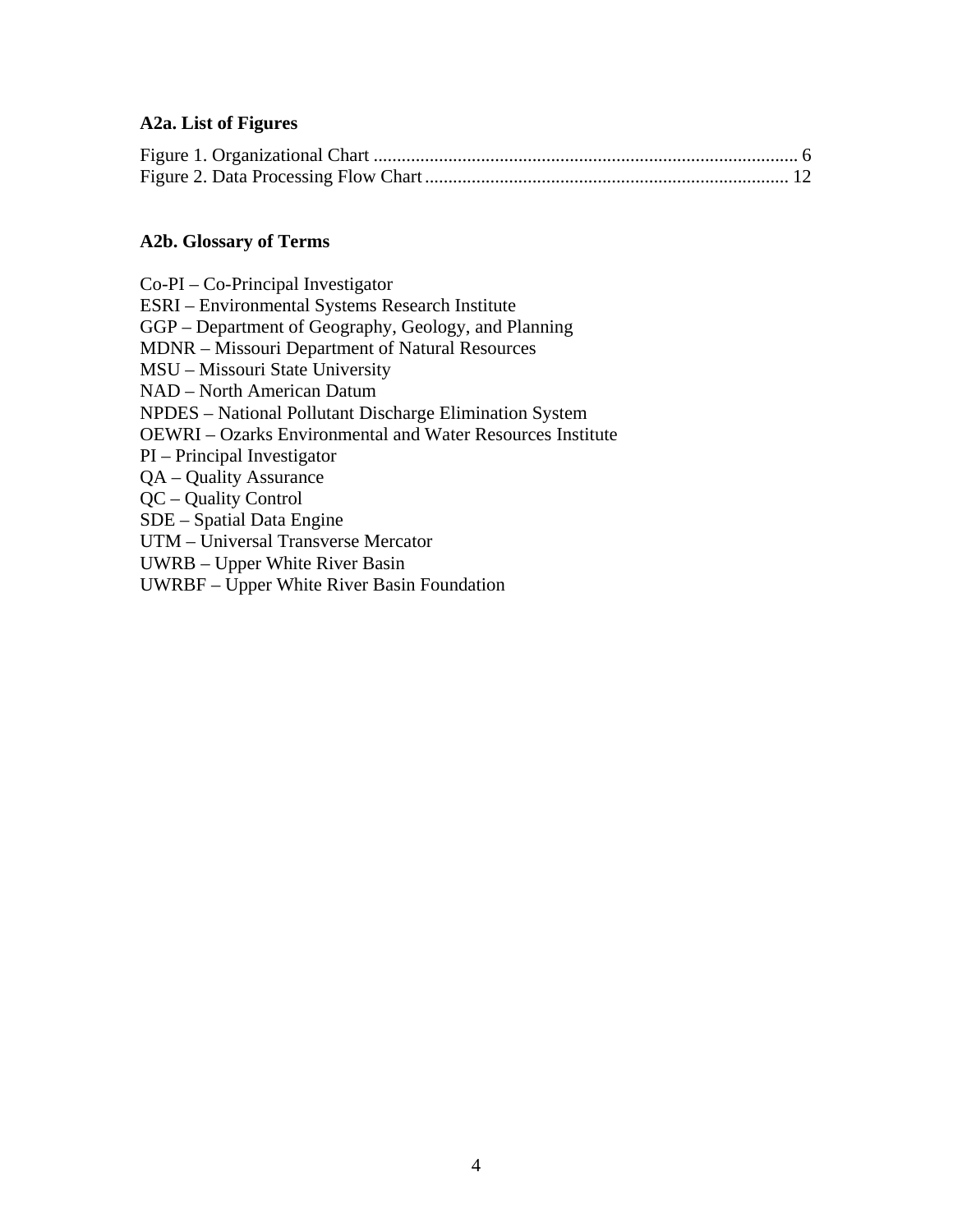#### **A3. Distribution List**

Jacquelyn Ferguson, EPA Technical Project Manager Dianne Harris, EPA QA Manager Steve Stewart, Director, Upper White River Basin Foundation Robert T. Pavlowsky, Ph.D., Director OEWRI (PI) Rex G. Cammack, Ph.D., Cartography/GIS (co-PI) Marc R. Owen, M.S., Project Supervisor, OEWRI Jim Richburg, M.S., Project Supervisor, OEWRI Gopala Borchelt, Project Assistant, Missouri State University Ralph Davis, University of Arkansas

## **A4. Project/Task Organization**

Principal Investigator – Provides project oversight, budgetary control, and approves all documentation and project plans. This position is the primary contact for the project.

Co-Principal Investigator – This position is tasked with providing geospatial database management expertise and advice during creation and QA/QC of the database and project plan. This includes hardware/software support, database structure/delivery implementation, and oversight of QA/QC procedures.

QA Manager – The QA manager will be in charge of performing QA procedures for verification and validation of datasets to be placed in the geospatial database.

Project Supervisor – This position oversees the work of the Graduate Assistant and manages the project. This person is in charge of writing the QAPP and associated SOPs and preparing all project related documentation.

Project Assistant – The primary project worker tasked with executing the project plan.

Principal Data Users – The principal users of the data are watershed groups and managers engaged in the water quality management planning process. These data will be available via the internet for download.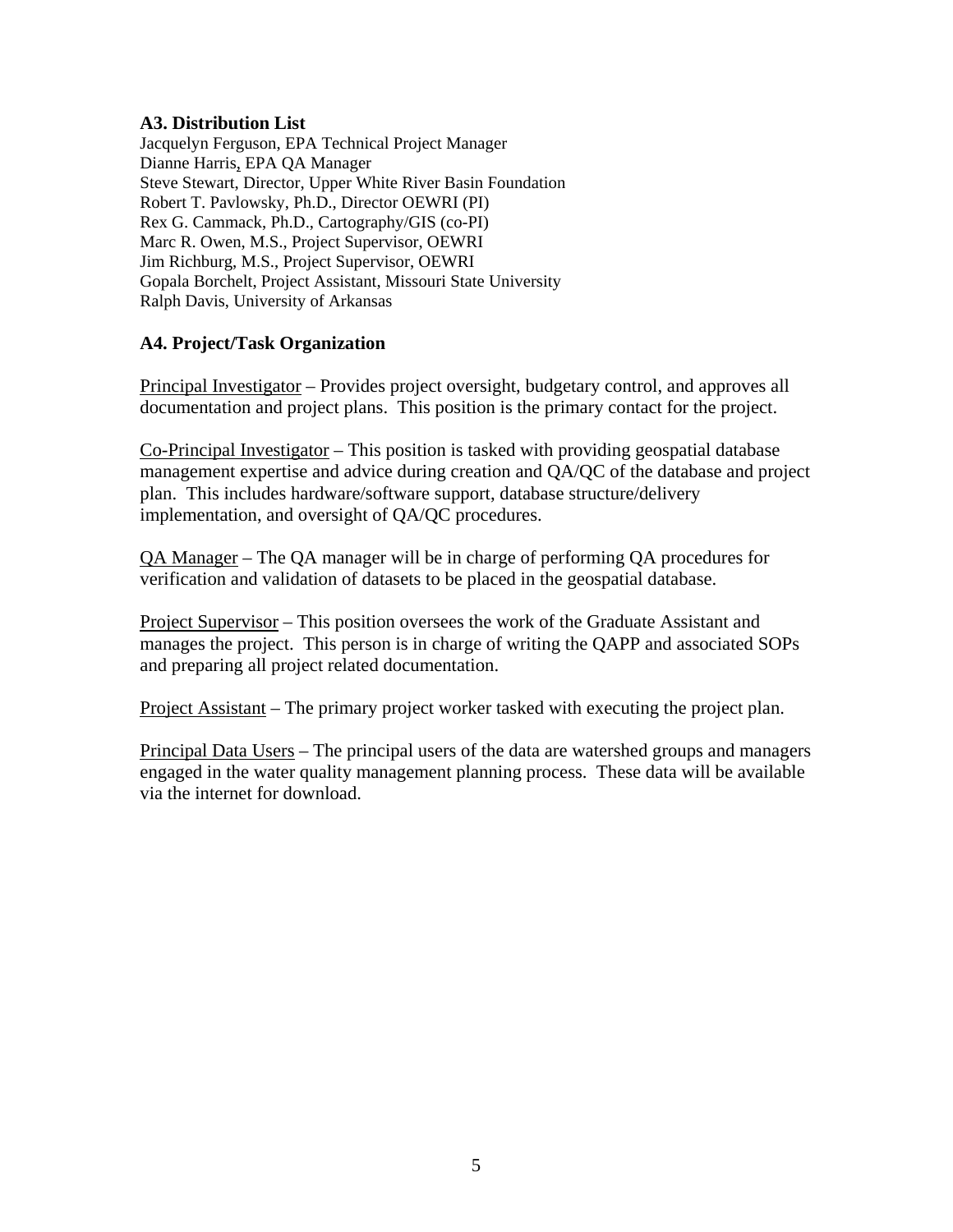

**Figure 1. Organizational Chart**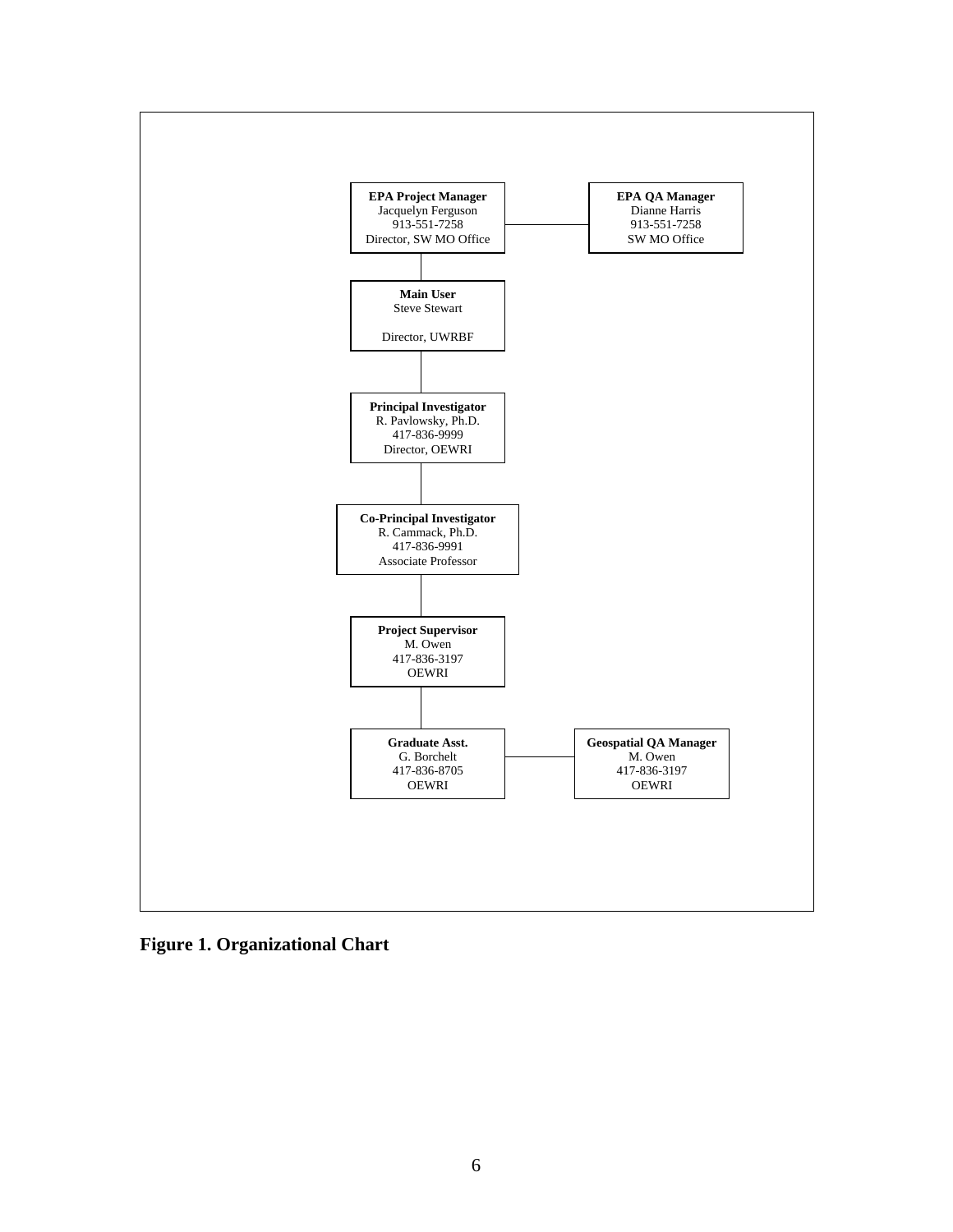#### **A5. Problem Definition/Background**

The goal of this project is to develop a seamless geospatial database between Missouri and Arkansas for the Upper White River Basin. These data will be used by watershed management groups/stakeholders to develop watershed management plans. Spatial datasets will be focused on watershed scale features important to water quality. Watershed management groups/stakeholders involved in creating and implementing the water quality management plan will use these data to help identify and model sources of pollution in their specific watersheds.

## **A6. Project/Task Description**

- The Upper White River Basin is located in SW Missouri and NW Arkansas. Existing geospatial data is housed at various state and federal sponsored geodatabase websites and is available for download. Unfortunately, datasets for any one particular feature do not always match across state boundaries. This project will:
	- 1. Identify datasets needed for watershed managers to create water quality management plans,
	- 2. Locate these data on the internet,
	- 3. Consolidate these into one database for the basin with matching features and consistent attribute information across state lines, and
	- 4. Make these data accessible over the internet.
- Datasets needed for the water quality management plan will be identified by the following groups at a database planning meeting:
	- o Upper White River Basin Foundation
	- o Missouri State University (OEWRI)
	- o University of Arkansas

Data acquisition, processing, merging, and database management will be completed by the Project Assistant under the guidance of the Co-Principal Investigator and the Project Supervisor. Quality assurance procedures will be performed by the Geospatial QA Manager.

- Milestones
	- 1. Geospatial database needs identification by group, completion year 0.5
	- 2. Dataset acquisition, processing, and QA/QC, completion year 1
	- 3. Database creation and structuring in ArcSDE, completion year 1.5
	- 4. Website creation and FTP capability, completion year 2
- Deliverables
	- 1. Digital GIS Database
		- A complete watershed geospatial database for the Upper White River basin will be delivered to the UWRBF.
	- 2. Five Thematic Maps
		- **Multiple copies of 5 different thematic maps with a water quality** theme will be designed with 3 copies of each to be printed and delivered to the UWRBF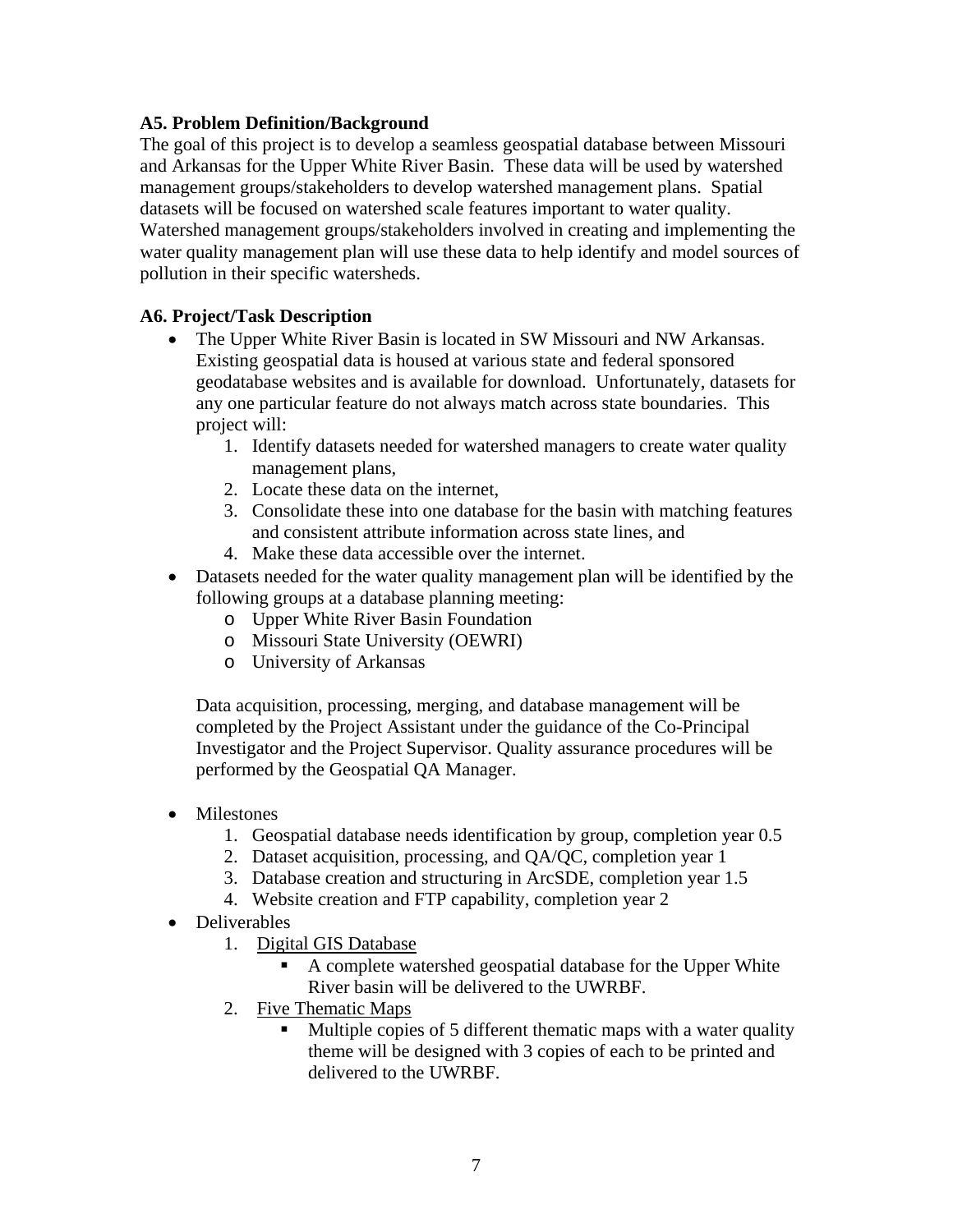- 3. Internet Accessible Geospatial Database
	- Development of a seamless database harmonized across state boundaries in conjunction with the University of Arkansas will be stored on a server housed at Missouri State University in the Department of Geography, Geology, and Planning with on-line access to geospatial and water quality data.
- Tasks
	- 1. Geospatial database needs will be identified by the group. This will be accomplished during a database planning meeting between the Missouri and Arkansas groups. This task will complete milestone #1 and is the first step in accomplishing deliverable #1.
	- 2. Project Assistant will acquire data and combine to create a digital GIS database for the completion of milestone #2 and complete deliverable #1.
	- 3. Project Assistant will prepare and print 5 thematic maps to complete deliverable #2.
	- 4. Project Assistant will combine Arkansas and Missouri data into one database and match features and attributes across state lines. These data will be managed in ArcSDE on the Missouri State Server. This completes milestone #3, and a portion of deliverable #3.
	- 5. QA Manger will use approved procedures to QA/QC database for posting on the internet to complete portion of deliverable #3.
	- 6. Project Supervisor and Project Assistant will gather and organize data for posting on project website to complete deliverable #3.

## **A7. Quality Objectives and Criteria**

Six quality objectives have been identified for this project.

- 1. Datasets will be gathered from federal or state sponsored internet sites
- 2. Data must be accompanied by metadata that is up to date.
- 3. All data will be projected into the following coordinate system and datum: UTM Zone 15N NAD 83
- 4. All line work and raster images will match visually across state lines
- 5. All attribute data will be standardized between the states
- 6. Data created for this project will adhere to the same standards as the acquired data.

## **A8. Special Training/Certification**

No special training or certification is necessary for this project. Project Assistant is proficient at ESRI ArcGIS software and is able to perform all tasks. Further assistance for database management will be provided by Co-Principal Investigator.

## **A9. Documents and Records**

- All documents and records will be distributed to project staff via email. Final copies and backup copies will be managed by the project supervisor.
- The following documentation will be included with each final product
	- 1. Digital GIS database
		- A meeting summary of the database planning meeting.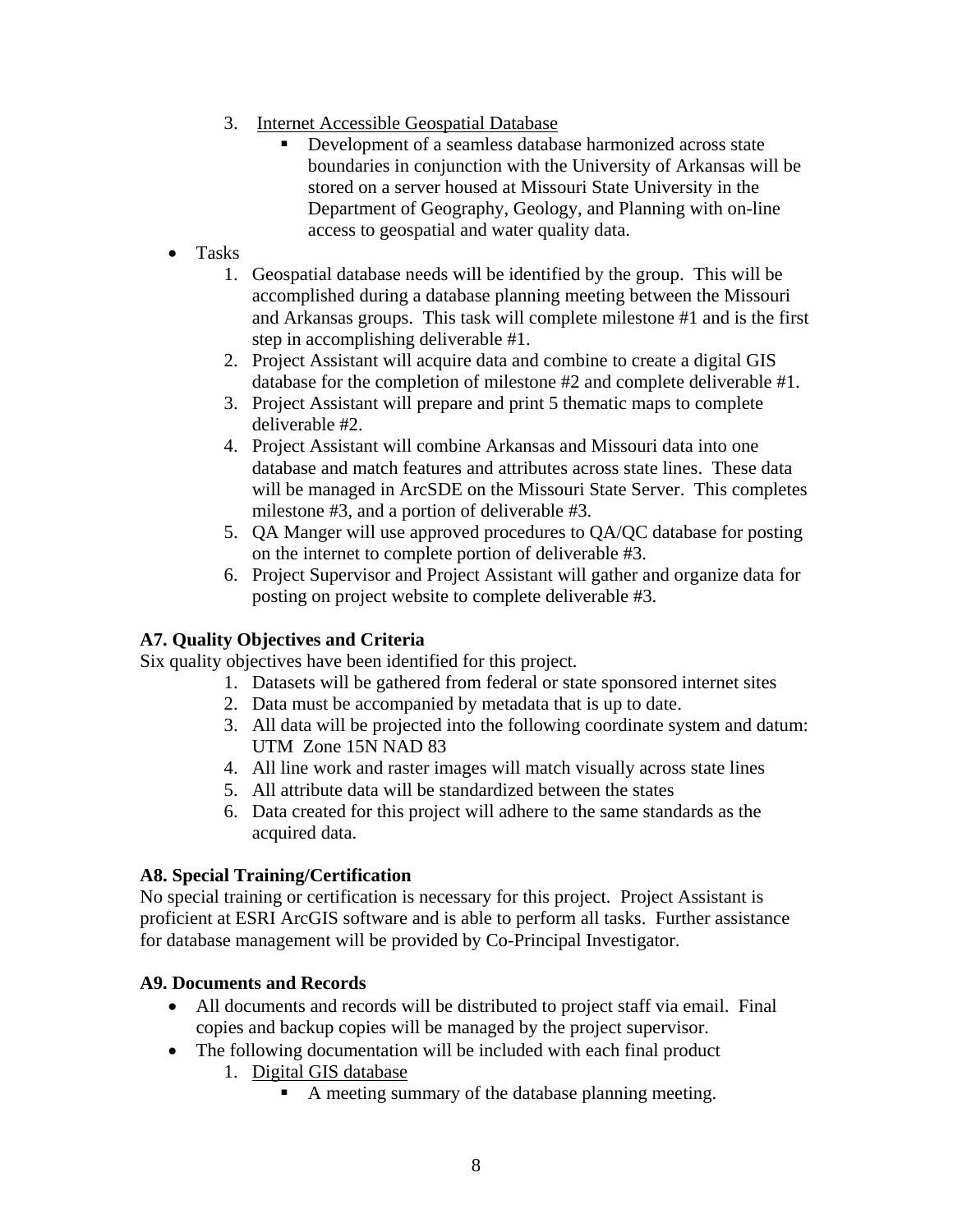- Metadata detailing all procedures for each dataset this includes metadata from secondary data sources. All metadata will adhere to the Federal Geographic Data Committee standard.
- A Geospatial Data Quality Control Checklist for each dataset.
- A Quality Assurance Checklist for each dataset.
- 2. Five thematic maps
	- A map creation summary for each map.
- 3. Internet accessible database
	- A schematic of database structure with summary.
- All data will be housed on the OEWRI server located in the GGP Department at Missouri State University. Data will be updated as required. After five years a data review will determine what will happen to the data in the future.

## **B. Data Generation and Acquisition**

## **B1. Sampling Process and Design**

The purpose of the geospatial database creation portion of this project is to integrate existing data for the Upper White River Basin (UWRB). For this project, the UWRB is defined as the watershed drainage area  $(20,000 \text{km}^2)$  upstream of the dam at Bull Shoals Reservoir covering Southwest Missouri and Northwest Arkansas. "Existing data" will be compiled for this project by acquiring data online from federal and state databases and by sharing data with project partners at the University of Arkansas. While the majority of the data used for this project already exists, two datasets will be created as part of the water quality monitoring portion of the overall project. These datasets are the sample location and delineation of the upstream drainage areas at those sample locations. Sampling sites will be located at 19 USGS gauging stations throughout the UWRB. Each gauging station has a latitude and longitude which will be used as the X and Y for each sampling point in the dataset. This is a routine process for point generation in GIS software. The points generated will then be used as the "pour point" in the watershed delineation process for each sample site. The watershed delineation process will create a polygon data layer of the drainage area upstream of each sampling location.

## **B2. Sampling and Image Acquisition Methods**

The latitude and longitude information for each USGS gauging station used as a sampling location is published on the USGS real-time website for that station. The website for the USGS Real-Time Gauging Station information is < http://waterdata.usgs.gov/nwis/rt>. This information is sufficient to locate a "pour point" for the watershed delineation process. Digital Elevation Models to perform the watershed delineation process will be acquired from the Missouri Spatial Data Information Service web site (http://msdisweb.missouri.edu/).

## **B3. Sample Handling and Custody**

No hardcopy imagery or data sources will be used for this project.

## **B4. Analytical Methods**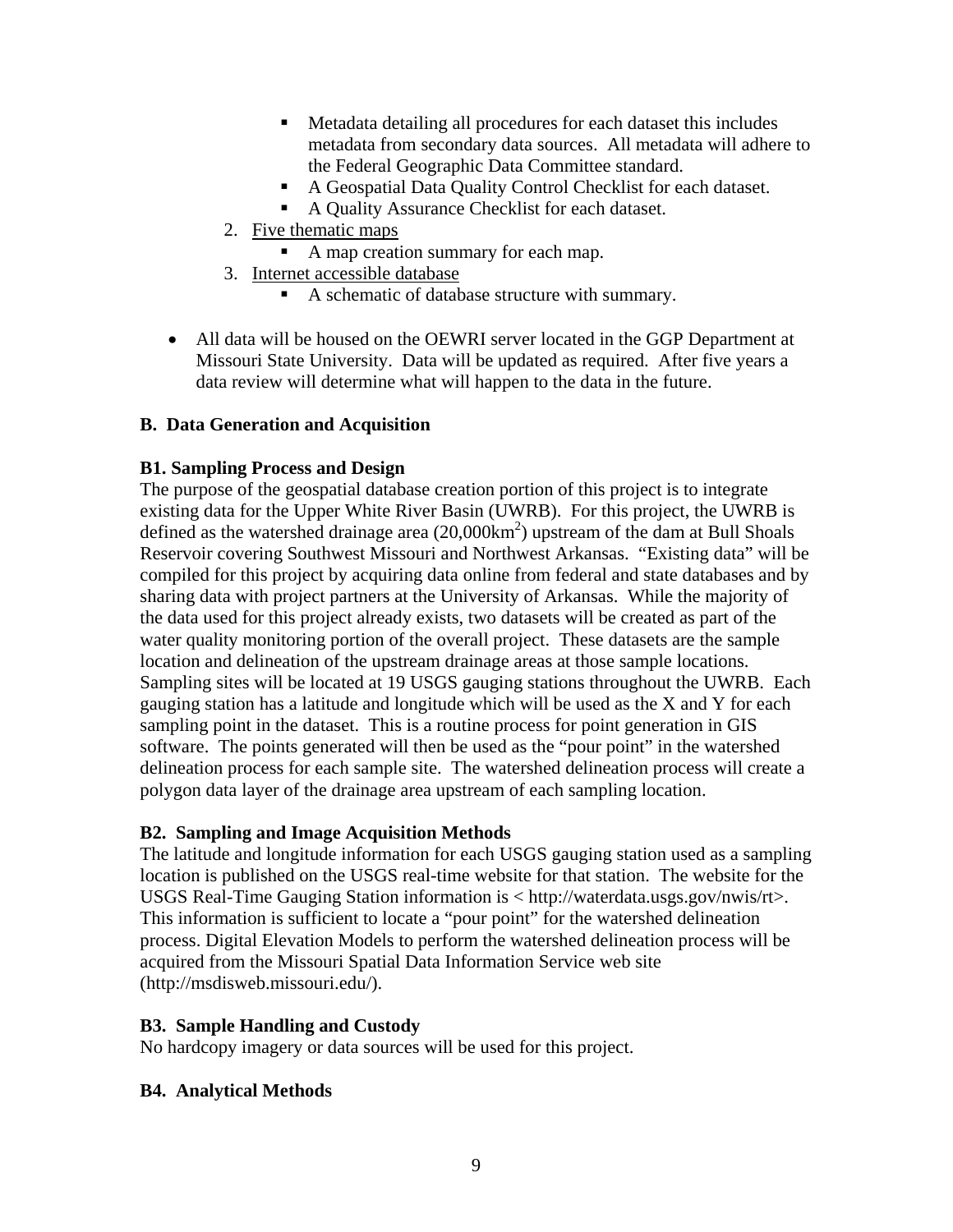No analytical methods were used for this project.

## **B5. Quality Control**

The quality control methods used by various entities in creating the spatial data layers acquired for this project are expected to be acceptable due to the large area and the scope of this project. These data layers are expected to present an accurate and sufficiently detailed picture of the watershed features to be able to extract general watershed and water quality trends and relationships.

Each feature and raster image will be checked using the Geospatial Dataset Quality Control Checklist. One checklist will be generated for each dataset. A copy of the check list can be found in the Data Management (B10) element.

The quality control procedures for the acquired datasets are described here: Acquired Data :

- $\checkmark$  Data are acquired from a federal or state sponsored website.
- $\checkmark$  Data are accompanied by metadata that is up to date.

## **B6. Instrument/Equipment Testing, Inspection, and Maintenance**

No data collection instrumentation will be used for this project.

## **B7. Instrument/Equipment Calibration and Frequency**

No data collection instrumentation will be used for this project.

## **B8. Inspection/Acceptance for Supplies and Consumables**

Not applicable to this project.

## **B9. Data Acquisition (Non-direct Measurements)**

Data gathered for this project will be identified by the overall group. These data will be used for watershed management planning by groups working in the UWRB. Since the objective of this project is to harmonize data across state lines, it is already known that much of the data are available from various federal and state websites.

The acquisition of spatial datasets will be performed by the Project Assistant using a MSU workstation computer to download geospatial data layers from a variety of federal and state websites. Below is a list of websites that will be used, but the project is not limited to these sites.

- Missouri Spatial Data Information Center (MSDIS) (http://msdisweb.missouri.edu/)
- Center for Advanced Spatial Technologies (CAST) (http://www.cast.uark.edu/cast/research/lulc/index.html)
- Geostore (http://www.geostor.arkansas.gov/Portal/index.jsp)
- USDANRCS National Spatial Data Gateway (http://datagateway.nrcs.usda.gov/)

Acceptance criteria for data from various websites are outlined in Quality Control (B5) element above and detailed in the Geospatial Data Quality Control Checklist. An example of this checklist is included in the Data Management (B10) element.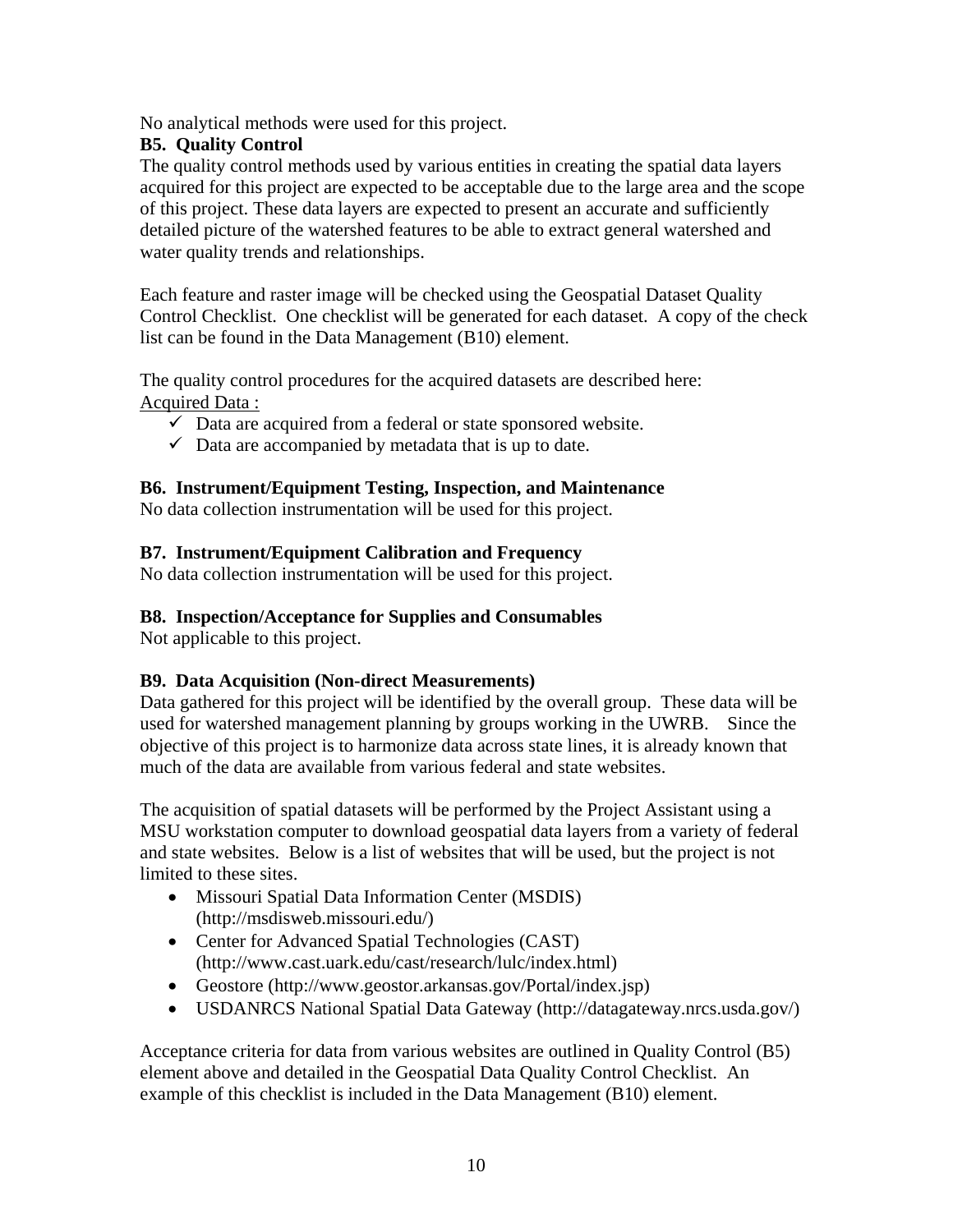#### **B10. Data Management**

This element describes the following database management procedures:

- Data backup, storage, and security
- Database construction and updating
- Data processing flow charts
- Quality assessment and correction
- Naming conventions

#### **Data backup, storage, and security**

Geospatial data will be stored in an ArcSDE (SQL) database working from a RAIDED server in the GGP Department at Missouri State University. ArcSDE allows for a more efficient storage and control of the data. During database construction only the Project Assistant, Project Supervisor, and Co-PI will have access to the data. Once the database is constructed and has been accepted by the QA officer, the database will be made available through a website where a user can request to download data from the server.

#### **Database construction and updating**

This section describes the database construction process for the acquired vector and raster datasets:

Vector: Datasets downloaded for Missouri and Arkansas will projected into UTM Zone 15N NAD 83. These data will be combined using the "merge" command in ArcInfo toolbox. These data will be clipped to the UWRB boundary using the "clip" command in ArcInfo toolbox. These layers will be managed in ArcCatalog with final storage in an ArcSDE database.

Raster: Datasets downloaded for Missouri and Arkansas will projected into UTM Zone 15N NAD 83. These data will be combined using the "append" command in ArcInfo toolbox. These data will be clipped to the UWRB boundary using the "gridclip" command in ArcInfo workstation. These layers will be managed in ArcCatalog with final storage in an ArcSDE database.

#### **Quality assessment and correction**

Data layers collected for Missouri and Arkansas portions of the UWRB study area will not match exactly across state boundaries due to their being originally created by different companies using different classification schemes. An example is land use datasets for both states which use a different classification scheme. These datasets will be reclassified to a simpler classification that will be able to encompass both of the classifications in the two state data sets. A similar reclassification will be performed for any datasets that are not matching completely across state boundaries. All analytical methods used in creating the datasets, both created and acquired, will be defined and described in the metadata file associated with each spatial data file.

Assessment techniques for both created and acquired data are described here: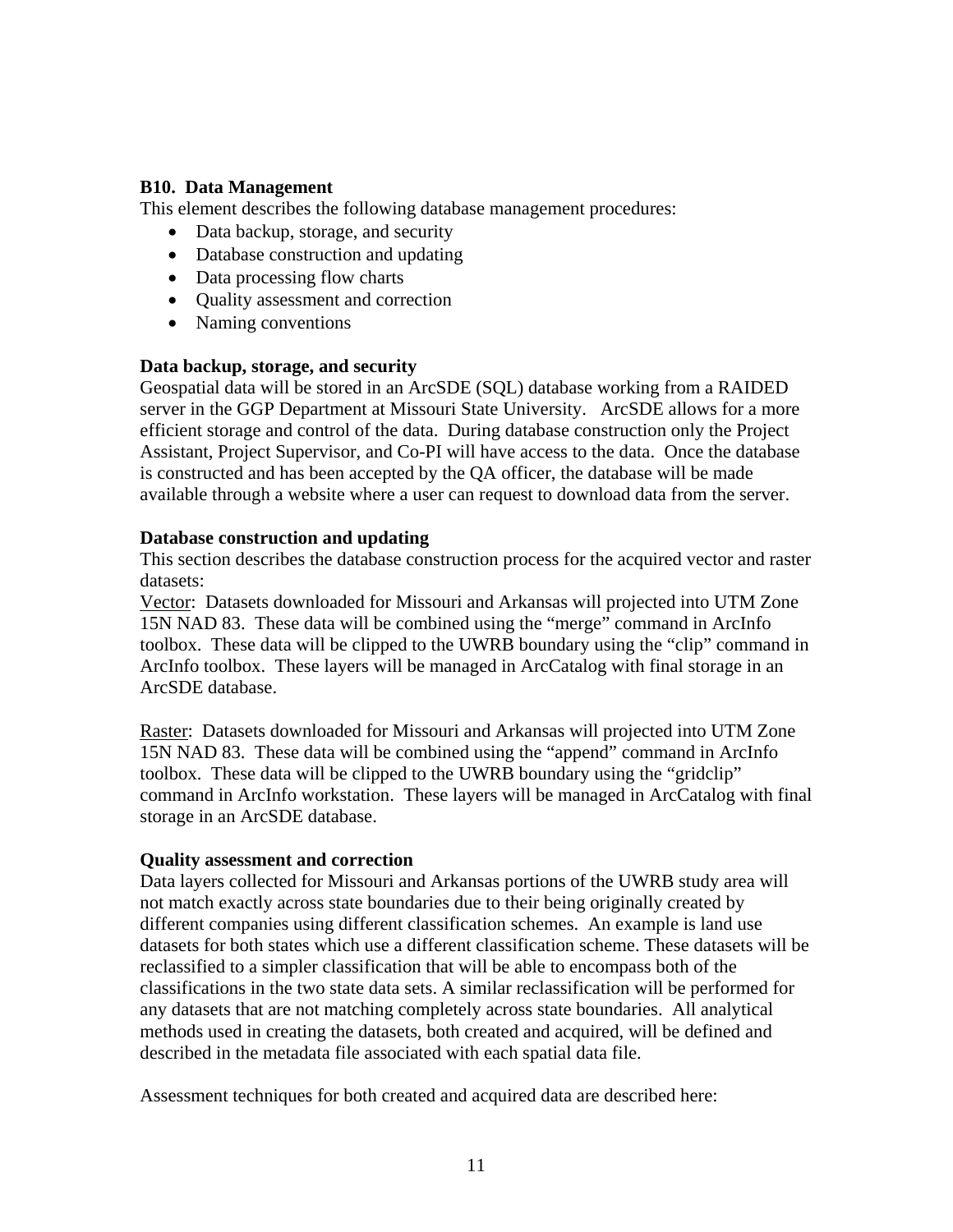Acquired Data -

All spatial data layers will be checked by the Project Assistant for display errors and attribute errors. Specific assessment techniques are described in Assessments and Response Actions (C1) element.

Created Data -

Each watershed boundary will be assessed visually and by area comparison. Specific assessment techniques are described in Assessments and Response Actions (C1) element.

#### **Data processing flow charts**



**Figure 2. Data Processing Flow Chart**

## **Naming Conventions**

The naming conventions for both acquired and created data are described below: Acquired:

Data from both Missouri and Arkansas are named with the state abbreviation followed by the feature name. When these data are combined "Moark" is used as the prefix to the feature named. When that feature is clipped with the UWRB boundary, the prefix is changed to "UWRB".

Example: Missouri roads = "Moroads.shp" Arkansas roads = "Arkroads.shp" Missouri and Arkansas roads combined "Moarkroads.shp" Combined roads clipped to basin boundary "UWRBroads.shp"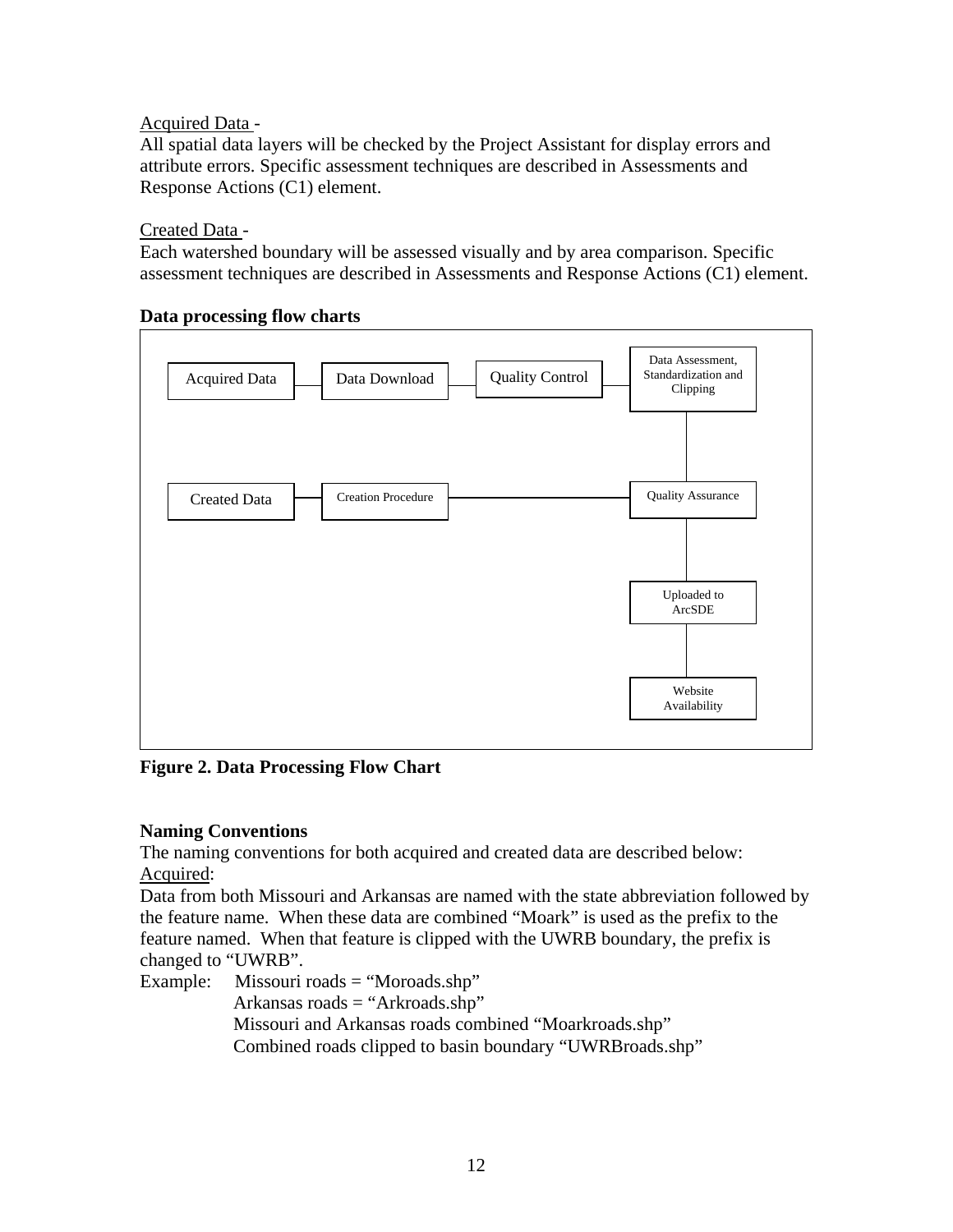#### Created:

Sample site data points are named "site 1-19" which corresponds to the water sampling data from the water quality monitoring portion of this project. Watershed boundary names will correspond to stream name followed by "watershed".

Example: Site 1 sample point  $=$  "site1.shp"

Wilson's Creek Watershed = "Wilsonwatershed.shp"

#### **C. Assessment and Oversight**

#### **C1. Assessments and Response Actions**

Upon acquiring the geospatial datasets, the Project Assistant will perform a data quality assessment by looking for display discontinuities and attribute discrepancies between Missouri and Arkansas data. The following describes the assessment process looking for both types of errors with corrective actions:

#### Display Errors –

Finding display errors between the two states will be accomplished through visual inspection of the line work at the border. Any line work the does not match will be checked to make sure it is in the proper projection. Any projection conflicts will be corrected and the line work will be rechecked for border match. The second check will involve verification the two datasets represent the same feature. If this action shows the two datasets do not represent continuous data, a new search for matching data will take place. If these inconsistencies cannot be corrected, these datasets will not be included in the final database.

#### Attribute Errors -

Anomalous data will be identified by its deviation from the expected or normal range of spatial location or value. For example, the point sources of nutrient water pollution, such as the NPDES permit data acquired from the MDNR, will be checked by the Project Assistant to determine if the location information is correct. This will be done by locating addresses listed in the attribute data or in the online permits and verifying that the listed address matches the coordinate data and are within the specified sub-watershed.

Raster datasets, such as the digital elevation models and land use images will be assessed for general accuracy by looking at the values of different types or classes of pixels and their associated spatial patterns. For example, the impervious classification in the Land use layers is expected to fall along major transportation routes and in and around populated areas. The metadata and resolution information associated with the Land use layers will be used to further determine the adequacy of this data for this project. Line data such as streams and roads will be verified by their associated metadata and can also be compared to aerial photography in certain parts of the study area. These datasets however, will not be used in trend analysis or modeling, so are not required to meet accuracy criteria outside of being visually correct for mapping purposes.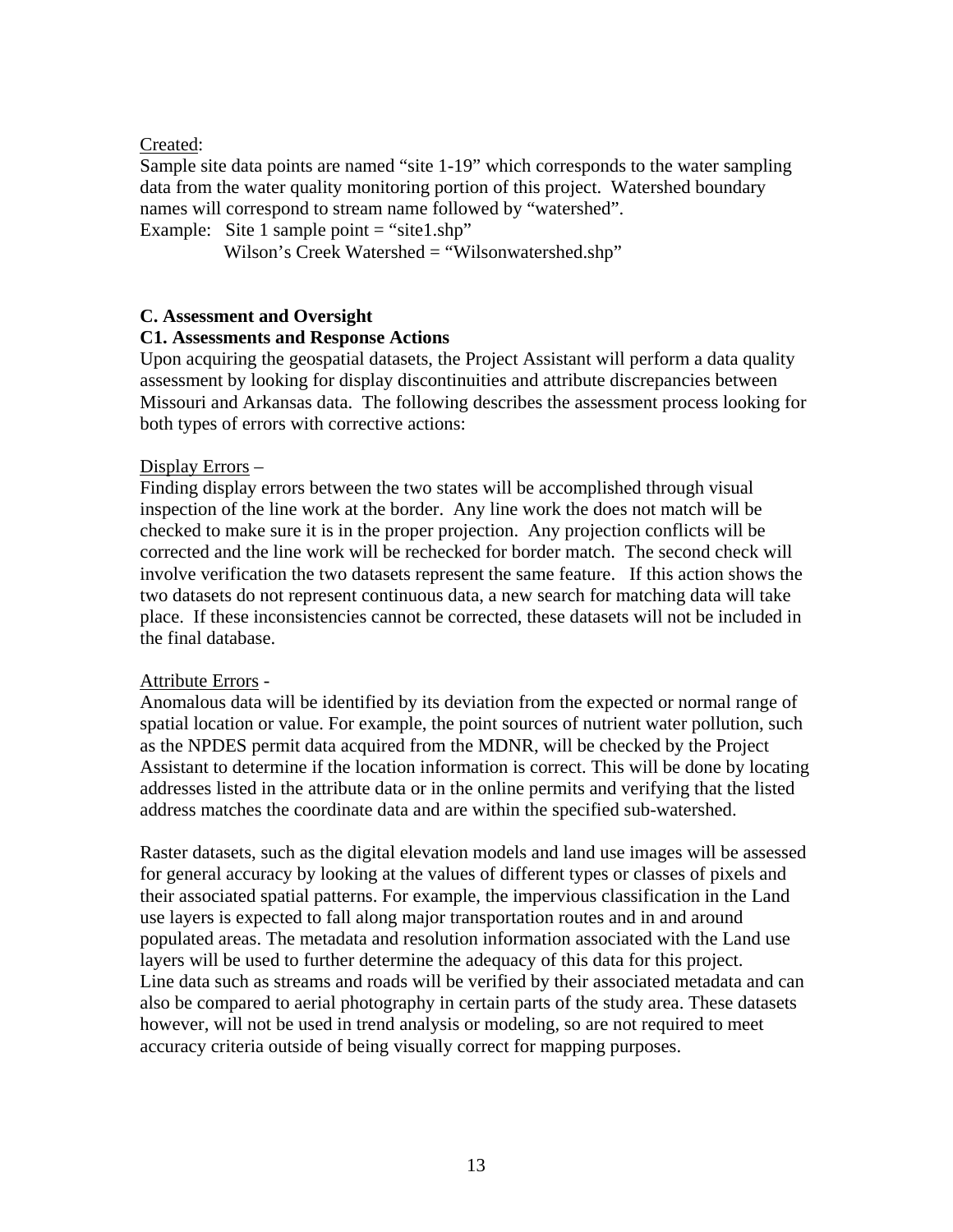Watershed Boundary Error -

Each watershed boundary will be visually assessed for accuracy onscreen by comparing the boundaries of two adjacent watersheds. The final step will be to sum the areas for each of the smaller watershed boundary polygons (n=18) and they should add up to the area of the Upper White River Basin polygon.

If problems are identified in any of the datasets, the Project Assistant will contact the project management team for further input, clarification and assessment of possible solutions. Action will be taken by the Project Assistant to correct any data inaccuracies when there is sufficient information to support these corrective changes. Spatial data that cannot be verified or that appears to have errors that cannot be explained by resolution, acquisition date or other metadata entries may be discarded from this project.

## **C2. Reports to Management**

The Project Assistant will report to the project management team as needed. Information regarding data acquisition, problems with data display or with matching across state boundaries will be included. Possible solutions to any problems will also be addressed.

## **D. Data Validation and Usability**

## **D1. Data Review, Verification and Validation**

Data will be reviewed by the QA officer prior to final acceptance and release of these data. The QA procedures will be documented by a Quality Assurance Checklist for each dataset. Basic verification of the QC and assessment processes will be performed.

## **D2. Verification and Validation Methods**

The QA officer will be responsible for final verification and validation. For each dataset, the QA officer will verify the final products for the following items:

- 1. Dataset was acquired from a state or federal sponsored website
- **2.** Dataset has updated metadata from source
- **3.** Data is projected into UTM Zone 15N NAD 83
- **4.** Data matches visually across state lines
- **5.** Data attribute information matches across state lines
- **6.** Watershed boundary data the sum of the sub-basins equal the area of the entire basin

These QA procedures will be documented of the Quality Assurance Checklist for each dataset.

## **D3 Reconciliation with User Requirements and Data Objectives**

Data not conforming to the criteria set forth in the QC and assessment procedures will not be used in the final database until these criteria are met. If these criteria cannot be met then these data will not be used. Again, because of the large size of the Upper White River Basin Project study area and the fact that it is a baseline study to determine the general relationship trends between watershed variables and water quality, the accuracy